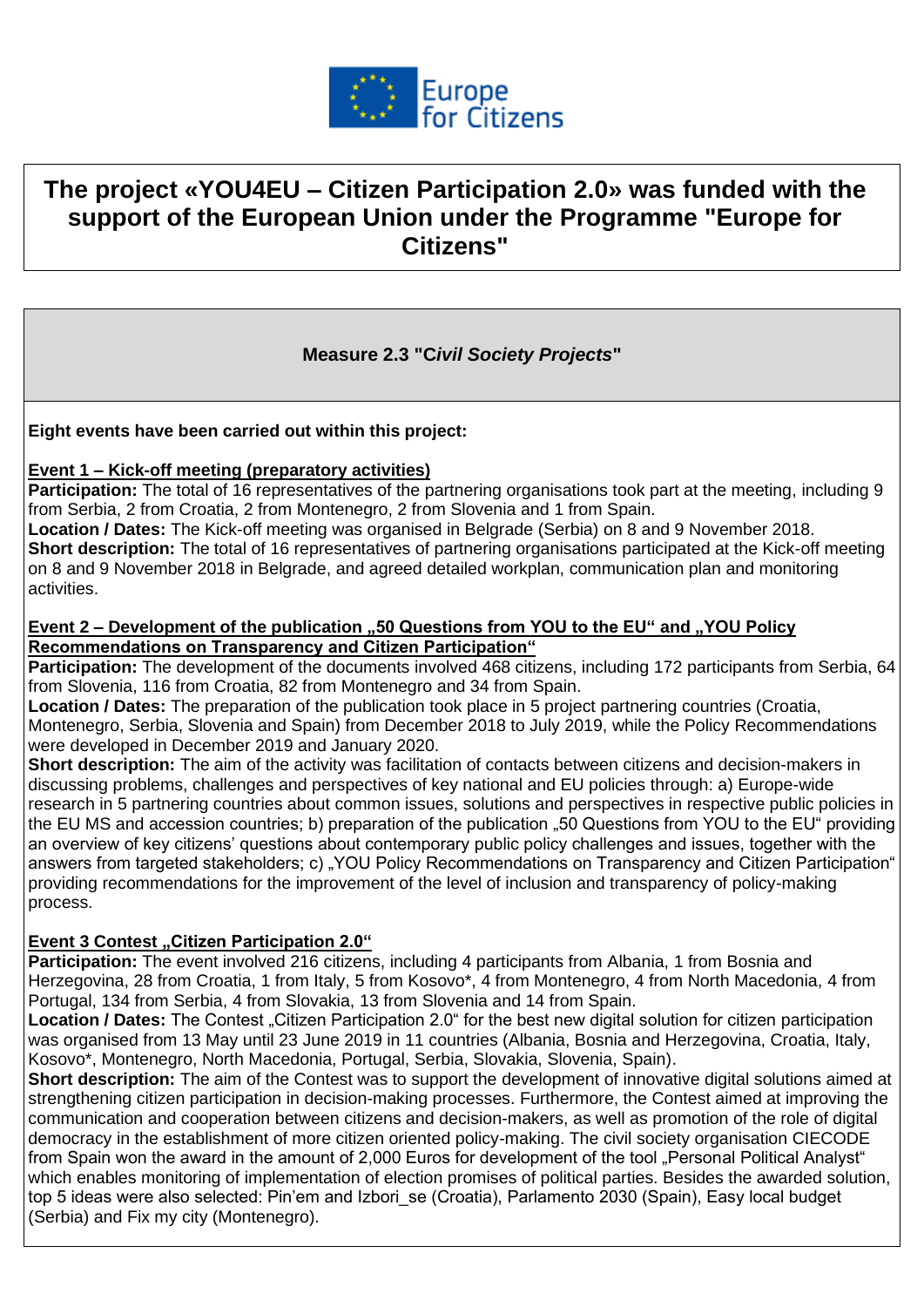## **Event 4 Debate in Croatia**

**Participation:** The event involved 62 citizens, including 6 participants from Serbia, 6 participants from Slovenia, 5 participants from Montenegro, 3 participants from Spain and 42 participants from Croatia.

**Location / Dates:** The event took place in Impact Hub in Zagreb (Croatia) on 27 September 2019. **Short description:** The aim of "Technology for Transparency and Citizen Participation" debate was to bring together activists, tech experts, journalists, and decision-makers, who are interested in how technology can help in

establishing more transparent and inclusive institutions. The panelists shared experiences from their work and discussed the main challenges regarding open data, the right to access information and technological solutions for the inclusion of citizens in policy-making. Apart from the panel discussion, during debate an expert forum was organised, where experts from international organisations worked together to make recommendations for improving transparency of decision-making processes and enabling more active involvement of citizens in political processes. At the beginning of the event, the publication "50 Questions from You to the EU" was presented, which was followed by the Award Ceremony for the best digital solutions for improving the communication between citizens and decision-makers that won the Contest . Citizen Participation 2.0".

# **Event 5 Debate in Slovenia**

Participation: The event involved 68 citizens, including 5 participants from the Croatia, 5 participants from Serbia, 5 participants from Montenegro, 4 participants from Spain, 1 participant from Germany, 1 participant from Brazil, 2 participants from Philippines and 45 participants from Slovenia.

**Location / Dates:** The event took place in National Museum of Slovenia in Ljubljana (Slovenia) on 22 October 2019.

**Short description:** The event "Participation in environmental issues" gathered relevant stakeholders in the field of environment and civic participation - activists, youth representatives, government officials, local and foreign experts. The participants discussed the role of civic participation in environmental challenges, assessed the way the European Union is addressing climate change and pollution, and reflected upon the importance of individual contribution in environmental protection. The conference started with the lecture "Environmental challenges: where do we stand and why should we care? " from well-known climatologist prof. dr. Lučka Kajfež Bogataj, and was followed by presentations of 4 international inspirational stories in the field of participation in environmental matters and discussion panel.

# **Event 6 Debate in Montenegro**

**Participation:** The event involved 66 citizens, including 5 participants from Serbia, 5 participants from Croatia, 5 participants from Slovenia, 3 participants from Spain and 48 participants from Montenegro.

**Location / Dates:** The event took place in the EU Info Centre in Podgorica (Montenegro) on 14 November 2019. **Short description:** The aim of the event ..Back to Basics: Knowledgeable Citizens – Active Society!" was to gather experts, decision-makers, civil society representatives and citizens in order to point out the issues and set up recommendations in the area of free access to information. The first part of the conference was focused on the experiences and practices in the region, as well as the regional state of play in this area. The second panel was dedicated to the changes of the Law on Free Access of Information in Montenegro, where experts on the right to free access to information and participants commented on the proposed changes of this Law.

### **Event 7 Debate in Serbia**

**Participation:** The event involved 55 citizens, including 5 participants from Croatia, 5 participants from Slovenia, 5 participants from Montenegro, 3 participants from Spain and 37 from Serbia.

**Location / Dates:** The event took place in KC Grad in Belgrade (Serbia) on 12 December 2019.

**Short description:** The debate "Citizen participation matters - changes we need" was dedicated to possibilities and modalities of citizen participation in policy development on national and EU level, as well as the importance of citizen activism. The first panel was focused on contribution of civil society organisations and citizens in tailoring the EU public policies and implementing EU related reforms. The second panel provided an overview of normative and institutional framework regulating the conducting of public consultations, while the last session was dedicated to the best examples of citizen activism and civil disobedience which question state actions which are violating human rights and disabling proper living conditions.

### **Event 8 Presentation in Brussels**

**Participation:** The event involved 115 citizens. As an event organised by the European Commission, it included the participation of people of multiple European nationalities.

**Location / Dates:** The event took place in The Square Conference Centre (Brussels, Belgium), on 6 February 2020.